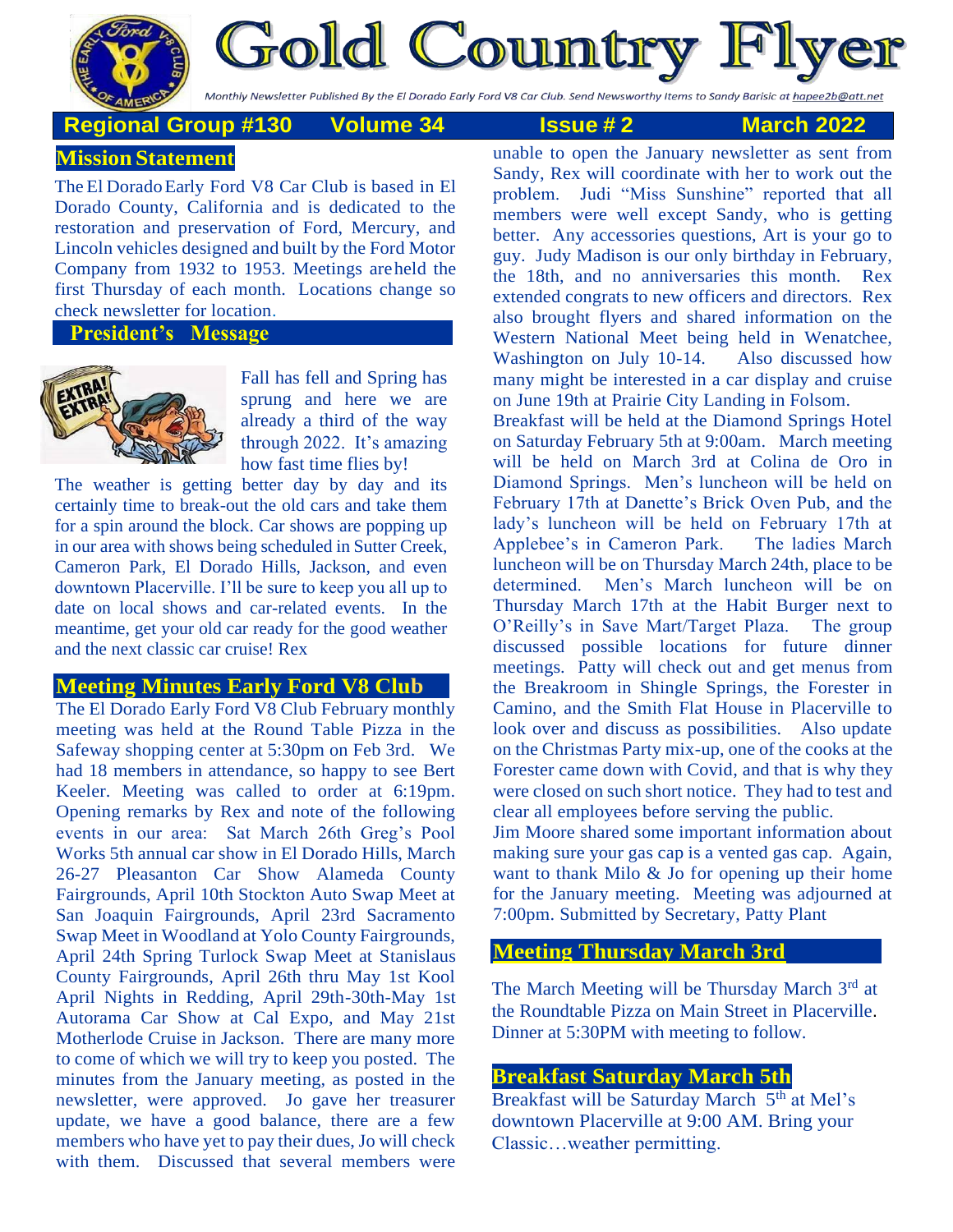# **2022 Breakfast Schedule**

April – Don & Barbara May – Art& Michelle June -??? July -??? August – David & Karen September – Milo & Jo October – Howard & Judy November – Rex & Sue December- No Breakfast Christmas Party

## **Sunshine Report**



I was able to get in touch with most of our club members with the exception of Bert Keeler, Ralph Adams and Sandra Morgan. Everyone else is doing fine considering our ages.

The Brewers are doing well considering have 2 deaths in the family. Jim Moore had some skin cancer removed from his hand/arm but he is getting along ok. Sandy Barisic was released from her doctor regarding her hip surgery, but he knee still has a few more months before it is fully healed. Otherwise she is doing well.  $\widehat{H}$  Don and Diane Haynes' grandson is recovering from his head injury but still has to have surgery in April to repair the skullcap. The Lucas and Plants were camping out in the cold weather. Patty was losing at cards  $\odot$ . They were all healthy and having a good time camping.  $\widehat{H}$   $\widehat{H}$  Judi

### **Ladies Luncheon**

Thursday February  $17<sup>th</sup>$  a group of 7 Early Ford V8 ladies met at Applebee's in Cameron Park for lunch. Also had 2 guests from Albuquerque, New Mexico, Susan and Ruthie, friends of Patty Plant and Judy Lucas. Was a great time, the food was good, and enjoyed viewing Judi Lewallen's art/painting. Sandy was doing great, getting around with just a cane, go girl.



**March Birthdays & Anniversaries**

Rex Roden on the 25<sup>th</sup>

Happy Birthday!

Anniversaries-Tom & Stacy Rotundo on the  $25<sup>th</sup>$ 



## **Men's Luncheon**

The February Men's Lunch was attended by eight members who had a great lunch at Danette's Pub in Placerville. The March lunch is scheduled for Thursday March 17th at the Habit Burger Bar next to O'Reilly's Auto Parts at 12:00 Noon. Please let Rex know if you plan to attend.



# **Here's everything the head of a bolt can tell you**

The fasteners that (literally) hold our beloved cars together often become an afterthought. If there is something holding two or three components together, it must be good enough. That attitude is acceptable some of the time, but the hundreds of nuts and bolts keeping everything in one piece are absolutely critical to safe and proper function of our vehicles. A lot of people can glance at a bolt and tell you the size of wrench needed to tighten it, but there is far more information encoded on the head of that bolt than head size. Let's take a look.I'll admit I am like many DIY folks who learn on the job. Depending on the project, we may or may not truly get all the information we need to be an informed mechanic. For something as crucial as hardware, however, it's worth doing a little research to make sure you keep the proper components on hand and know what you are handling so that, if something strips or needs replacing, you can swap it out with the appropriate stuff.

That is how I stumbled upon a video by Haas Automation, Inc that packed me full of enough info to make sense of nearly all the random hardware knocking around my junk drawer. Identifying metric versus inch hardware by the lines and numbers on the head is just the start of the analysis here, but an important one when working on projects that were assembled from parts that might have been sourced from four different continents. Being able to glance at a fastener, walk over to your tool chest, and grab the right wrench (and a matching nut or bolt) allows you to keep moving forward with minimal delay.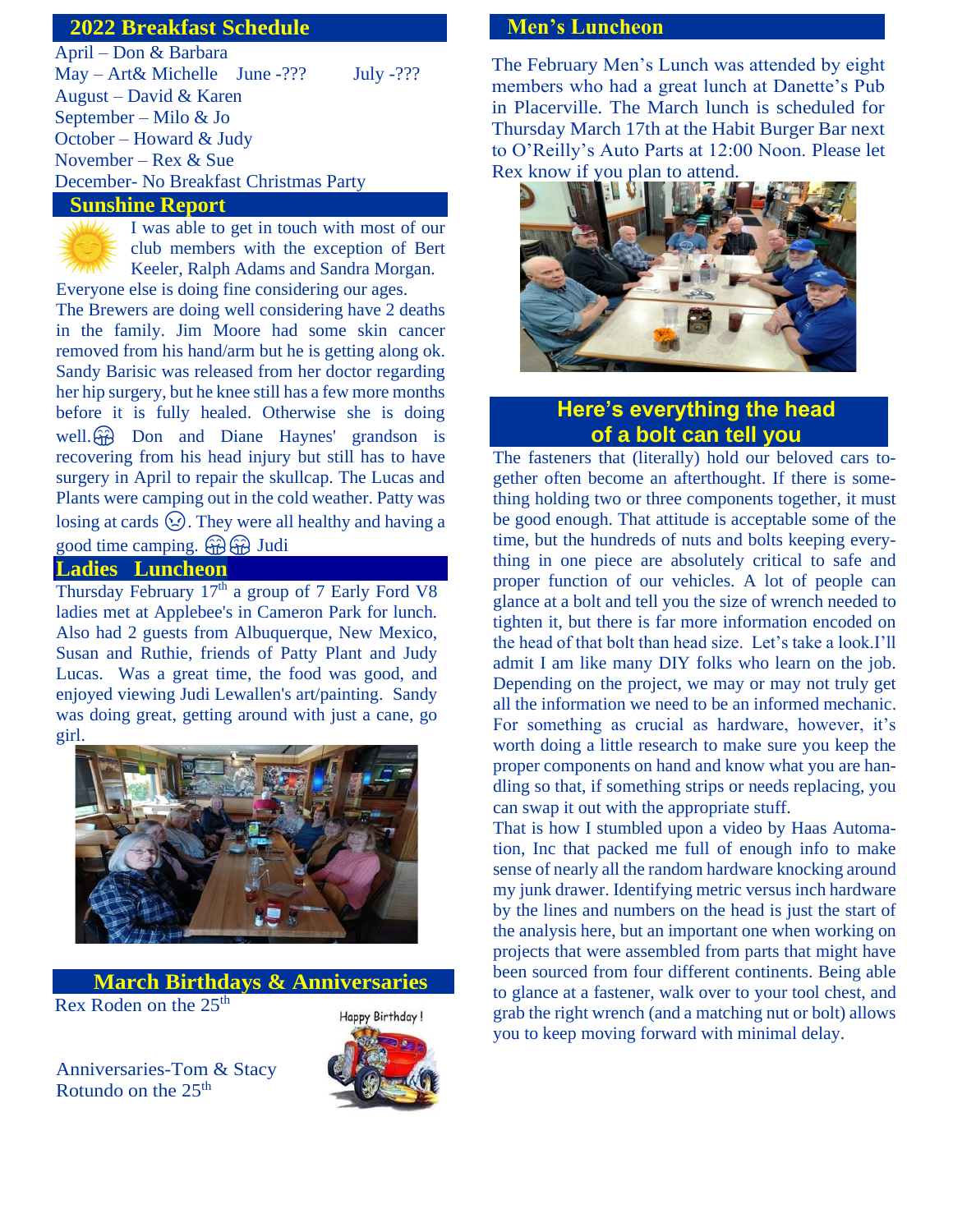#### **Upcoming 2022 Car Show Events in the** Greater Sacramento Area

**Thursday April 21st – Car Display Prairie City Landing Retirement Home - Folsom Saturday April 23, 2022, thru May 3, 2022, Kool April Nights – Redding Saturday April 23rd –Gene & Nancy's Hot Rod BBQ - Granite Bay Saturday April 23rd Casa Roble Car Show Orangevale Friday – Sunday April 29, 30 - May 1st Sacramento Autorama Saturday May 21st Motherlode Cruiser's Show Jackson, CA Saturday May 21st Townsmen Car Show Loomis Friday-Saturday June 10th -0 11th Peggy Sue's Car Show & Cruise Sonoma Fairgrounds Saturday October 16th – Hot Rod BBQ El Dorado Contact Rex with questions regarding shows listed above**

**Got something to sell? Post it here for free. Send info to [rex](mailto:rexroden1@gmail.com)roden1@gmail.com**



# **Ponderous Thoughts**

- $\triangleright$  The ability to speak several languages is an asset, but the ability to keep your mouth shut is priceless.
- $\triangleright$  Be decisive. Make a decision. The road is paved with flat squirrels who couldn't make a decision.
- $\triangleright$  Getting another set of teeth would be much more useful at 60 than at age 6.

\*\*\*\*\*\*\*\*\*\*\*\*\*\*\*\*\*\*\*\*\*\*\*\*\*\*\*\*\*\*\*\*\*\*\*\*\*\*\*\*\*\*\*\*\*\*\*\*\*\*\*\*\*\*\*\*\*\*

- $\triangleright$  Trust science. Studies show that if your parents didn't have children there's a high probability you won't either.
- ➢ If you're not called crazy when you start something new, then you're not thinking big enough.
- $\triangleright$  Only in math problems can you buy 60 cantaloupes, and no one asks what the hell is wrong with you?
- ➢ "I'm 85 and my body is full of aches and pains." Well, I'm 85 and I feel like a newborn baby." "Really?" "Yep, no teeth, no hair, and I just wet my pants."
- ➢ Tip: Save business cards of people you don't like. If you ever hit a parked car accidentally, just write, "Sorry" on the back and leave it on the windshield.
- $\triangleright$  When I get a headache, I take two aspirin and keep away from children just like the bottle says.
- ➢ Just once, I want the username and password prompt to say, "Close enough."
- $\triangleright$  Life is like a helicopter. I don't know how to operate either one.
- $\triangleright$  Did you hear about the restaurant on the moon? Great food, but no atmosphere.
- $\triangleright$  If you see me talking to myself just move along. I'm self-employed, and we're having a meeting.
- ➢ "Your call is very important to us. Please enjoy this 40-minute flute solo.
- $\triangleright$  I envy people who grow old gracefully. They age like a fine wine. I'm aging like milk. Getting sour and chunky.
- ➢ Does anyone else have a plastic bag full of plastic bags, or is it just me?
- ➢ I hate it when I can't figure out how to operate the iPad and my tech support is asleep. She's 5 and it's past her bedtime.
- $\triangleright$  Today's 3-year-olds can switch on laptops and open their favorite apps. When I was 3, I ate mud.
- ➢ Tip for a successful marriage: Don't ask your wife when dinner will be ready while she's mowing the lawn.

# **"The two most important days in your life are the day you are born and the day you find out why" Mark Twain**